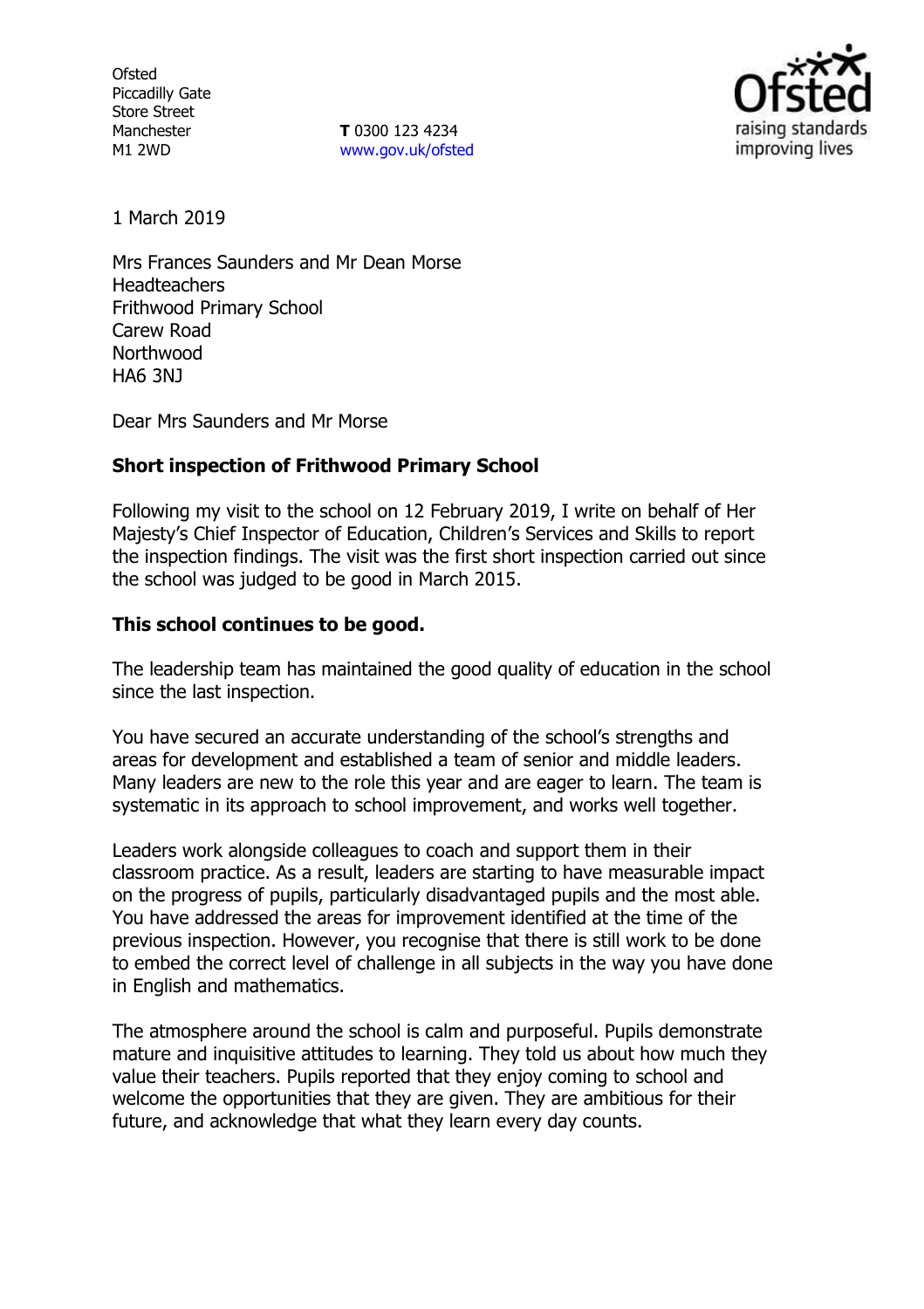

# **Safeguarding is effective.**

Designated safeguarding leaders are highly effective. They have made sure that staff are trained in reporting concerns about pupils. This means that pupils are well cared for. Records are kept meticulously, and there are strong partnerships with external services. As a result, issues are followed up effectively and quickly.

Policies and procedures are up to date and regularly scrutinised by governors to ensure that they meet statutory requirements. The single central record meets requirements. There have been recent changes to the school entrance that have made the site more secure.

The curriculum is well planned to support pupils' understanding of how to stay safe. They talk confidently about topics such as 'stranger danger' and online safety. They understand how these issues connect and the impact they have on how live their lives. Pupils said that they feel safe in school and trust adults there to help them.

#### **Inspection findings**

- The first key line of enquiry focused on how well the school uses the pupil premium grant to support disadvantaged pupils. This was because in 2018 they did less well than their peers at the end of key stage 2.
- Changes this year to how the funding is allocated show that there is a clear understanding of barriers to learning for these pupils. Additional support is well targeted, and has an impact. Outcomes in books show that there are universally high expectations and equality of opportunity for all pupils. Disadvantaged pupils achieve in line with their peers.
- Leaders have refined the way they track, monitor and evaluate interventions for disadvantaged pupils. This means that support can be changed and adapted, as needed. As a result, no time is wasted and progress is strengthened.
- $\blacksquare$  In addition to the academic support and rigour that are in place for this group, leaders have ensured that pastoral input is of an equally high quality. Consequently, pupils' behaviour and attitudes are strongly improving. Pupils are ready to learn and keen to do so.
- The second key line of enquiry focused on whether teachers have high enough expectations of most-able pupils. This was an area for improvement identified at the time of the previous inspection, and one where leaders have made improvements in provision.
- Leaders started by gaining an accurate understanding of the strengths and areas of the provision for the most able. They used this information to tailor training for staff. This ensured that staff have the skills and subject knowledge they need to stretch these pupils. High-quality questioning, as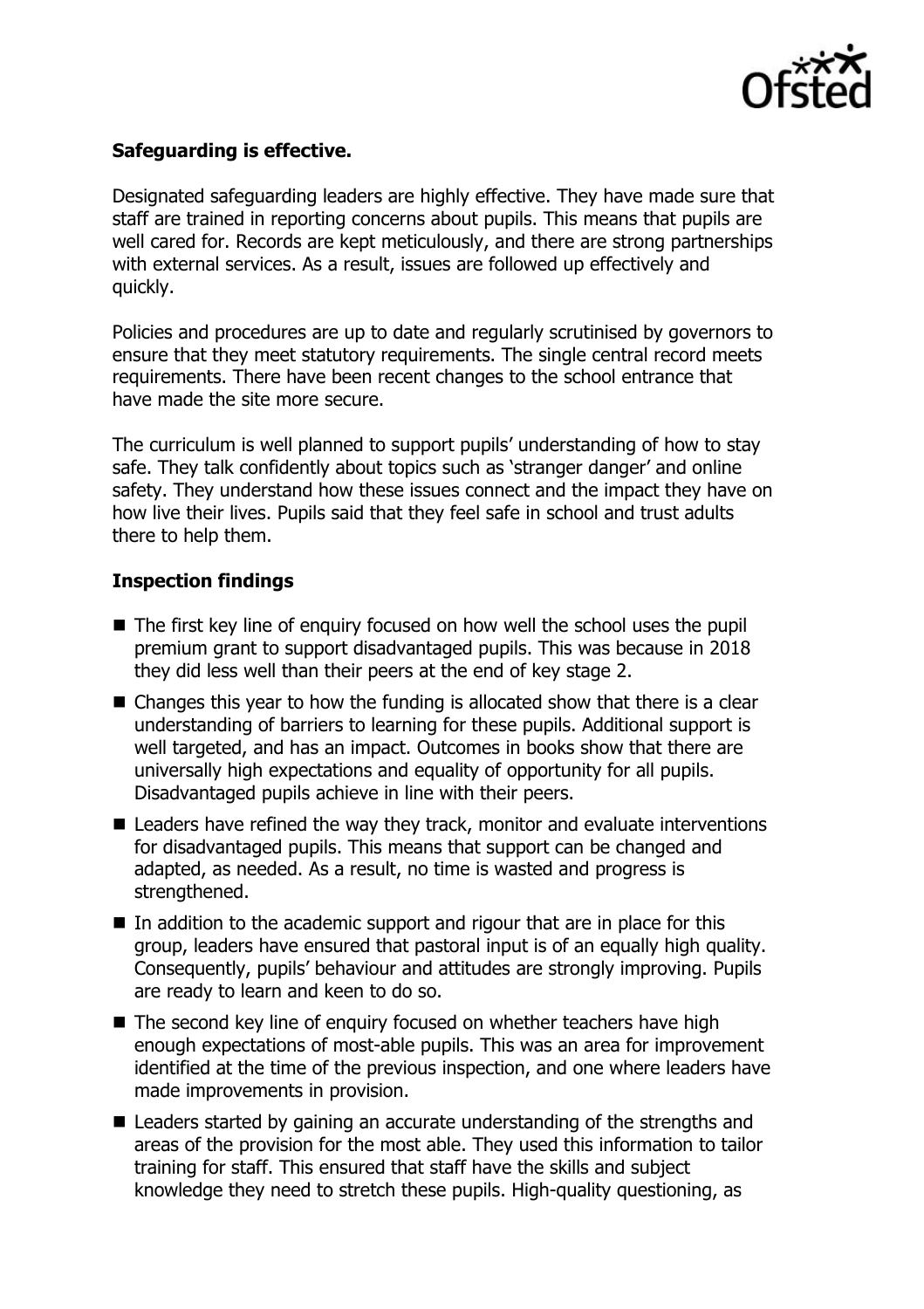

well as the use of challenging concepts and aspirational texts, means that pupils can think and reason maturely in lessons. This has led to more pupils working at the higher standard in English and mathematics.

- **Pupils appreciate that teachers plan learning to challenge them. They enjoy** the way they learn new and increasingly complex ideas in subjects such as science and art. However, this is not the case across all subjects, and there are occasions when work is still too easy for the most able pupils.
- **Pupils understand and use teachers' feedback well to improve their outcomes** and take responsibility for their improvements. Their pride in improving continually, and their desire to do so, is evident in their books. Pupils know how to find and use additional resources in lessons, and use them well to expand on concepts, in mathematics particularly. Occasionally, there is a mismatch between the additional activities and the main learning topic or event. Leaders are working to improve the curriculum in this aspect.
- The final line of enquiry was to explore whether subject leaders are effectively improving standards across different subjects. This is identified in the school's own self-evaluation, as there are a number of new leaders in post.
- Subject leaders have detailed plans, and have thought about how they want to improve the curriculum in their subjects at each key stage. They have designed assessment tools to help them evaluate pupils' progress.
- Leaders work well as a team, and design the curriculum for each year group together. This means that some subjects, for example geography, can be taught thematically and skills, knowledge and understanding can be built on as pupils progress through the school.
- Your leaders are developing an understanding of school leadership through the lens of their own subject. They understand their accountability and recognise that it is too early to quantify the impact of their actions on pupils' outcomes.

## **Next steps for the school**

Leaders and those responsible for governance should ensure that they:

- develop subject leaders' effectiveness so that they have a marked impact on standards across the curriculum
- $\blacksquare$  embed the approaches used in English and mathematics to challenge the most able pupils to reach the higher standard in all subjects.

I am copying this letter to the chair of the governing body, the regional schools commissioner and the director of children's services for Hillingdon. This letter will be published on the Ofsted website.

Yours sincerely